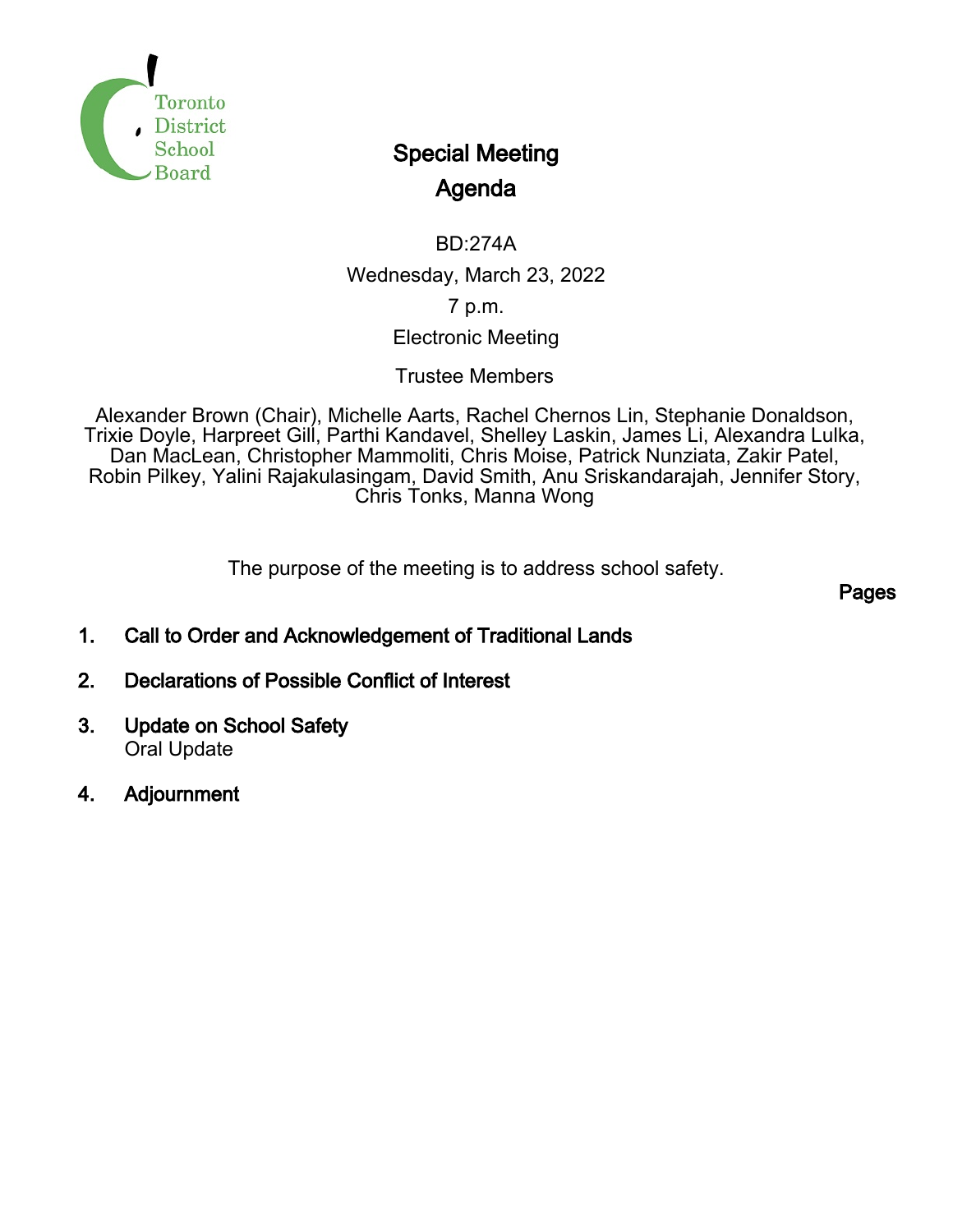# Agenda Page 1

# **Our Mission**

To enable all students to reach high levels of achievement and well-being and to acquire the knowledge, skills and values they need to become responsible, contributing members of a democratic and sustainable society.

# **We Value**

- Each and every student's interests, strengths, passions, identities and needs
- A strong public education system

Toronto **District** School Board

- A partnership of students, staff, family and community
- Shared leadership that builds trust, supports effective practices and enhances high expectations
- The diversity of our students, staff and our community
- The commitment and skills of our staff
- Equity, innovation, accountability and accessibility
- Learning and working spaces that are inclusive, caring, safe, respectful and environmentally sustainable

# **Our Goals**

#### **Transform Student Learning**

We will have high expectations for all students and provide positive, supportive learning environments. On a foundation of literacy and math, students will deal with issues such as environmental sustainability, poverty and social justice to develop compassion, empathy and problem solving skills. Students will develop an understanding of technology and the ability to build healthy relationships.

#### **Create a Culture for Student and Staff Well-Being**

We will build positive school cultures and workplaces where mental health and well-being is a priority for all staff and students. Teachers will be provided with professional learning opportunities and the tools necessary to effectively support students, schools and communities.

#### **Provide Equity of Access to Learning Opportunities for All Students**

We will ensure that all schools offer a wide range of programming that reflects the voices, choices, abilities, identities and experiences of students. We will continually review policies, procedures and practices to ensure that they promote equity, inclusion and human rights practices and enhance learning opportunities for all students.

#### **Allocate Human and Financial Resources Strategically to Support Student Needs**

We will allocate resources, renew schools, improve services and remove barriers and biases to support student achievement and accommodate the different needs of students, staff and the community.

#### **Build Strong Relationships and Partnerships Within School Communities to Support Student Learning and Well-Being**

We will strengthen relationships and continue to build partnerships among students, staff, families and communities that support student needs and improve learning and well-being. We will continue to create an environment where every voice is welcomed and has influence.

To read the full Multi-Year Strategic Plan, visit **www.tdsb.on.ca/mysp**